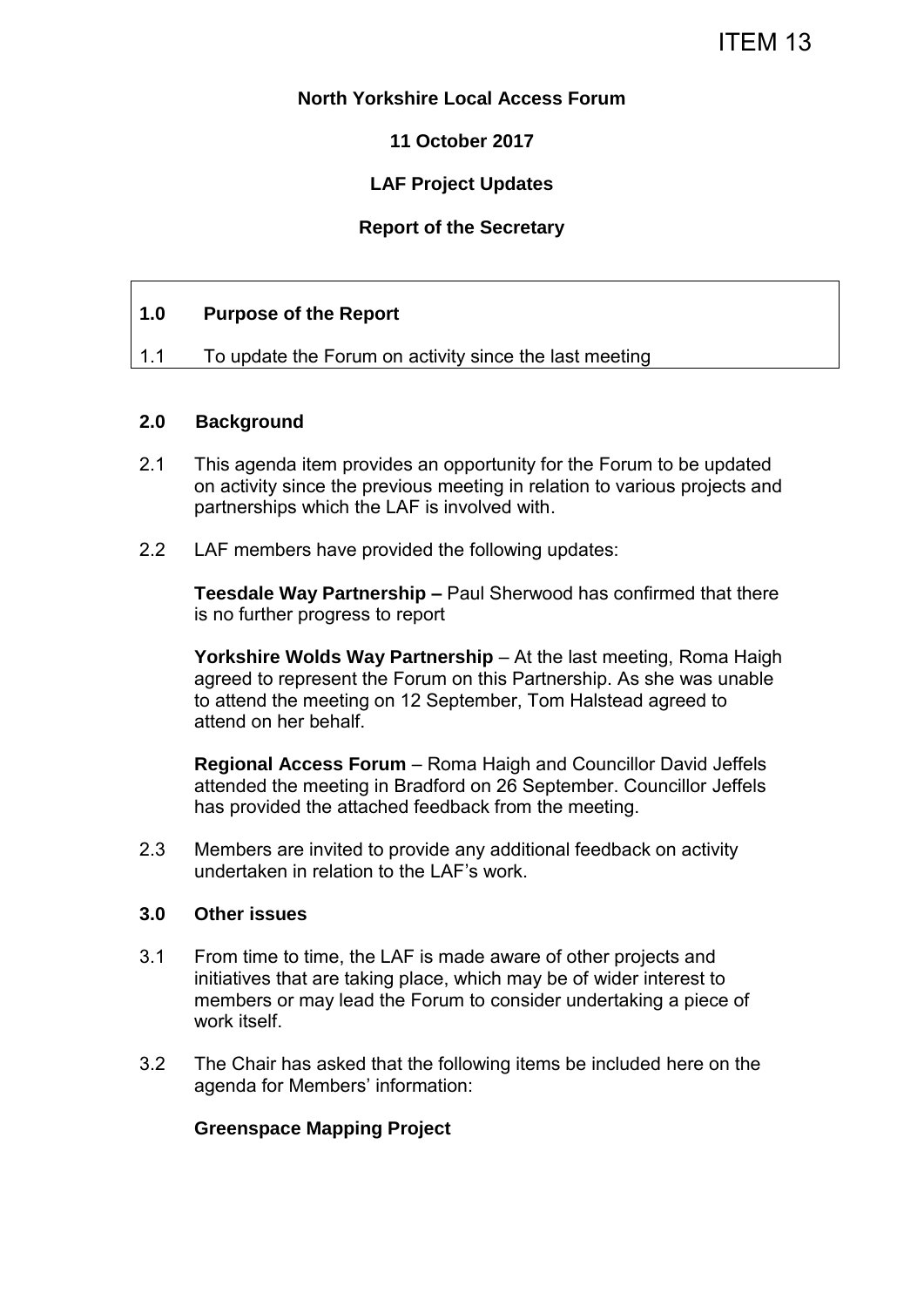## Launch of Greenspace Mapping project – new online maps

Ordnance Survey has released a comprehensive map of greenspaces throughout Great Britain. The culmination of a project to comprehensively map greenspaces throughout Great Britain was published on Monday 10 July 2017.

The greenspace mapping project funded by the Department for Business. Energy and Industrial Strategy (BEIS) and delivered by the Ordnance Survey provides the public with a source of information on the location and extent of greenspaces up and down the country. Greenspaces featured on the map include local parks, play areas, sports pitches and allotments.

For further details please see the link to the information on gov.uk link: https://www.gov.uk/government/news/new-online-maps-to-help-britonsexperience-their-local-greenspaces

## **Public Parks**

See attached press release - National Federation of Parks and Green Spaces' response to the Government's response to the Select Committee Report on the Future of Public Parks

## **4.0 Recommendation**

4.1 That members note the updates.

BARRY KHAN Assistant Chief Executive (Legal and Democratic Services) County Hall NORTHALLERTON

Report author: Kate Arscott, Secretary to North Yorkshire Local Access Forum

## **Background Documents**: None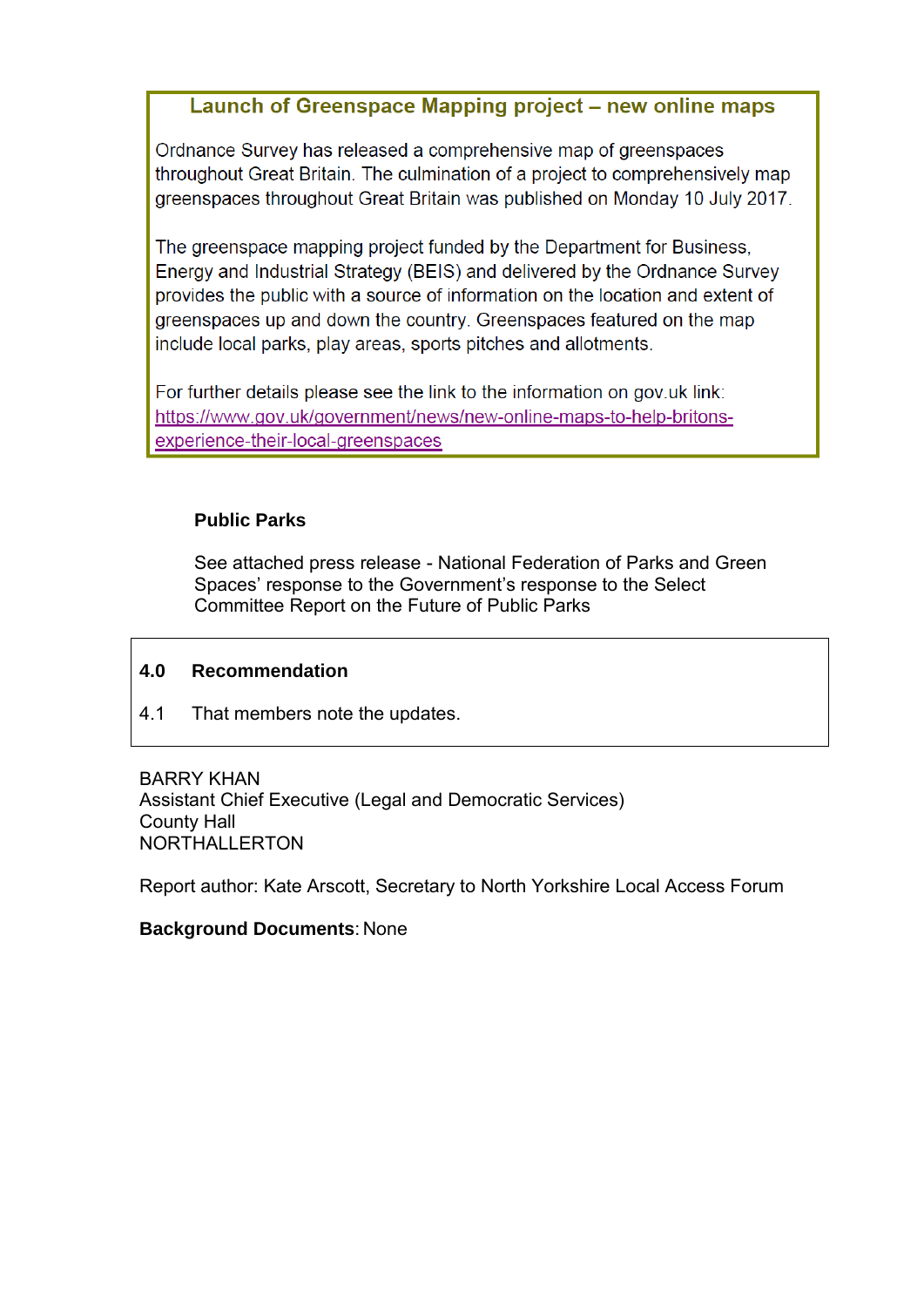NOTES FROM THE MEETING OF THE YORKSHIRE AND HUMBER REGIONAL LOCAL ACCESS FORUM MEETING HELD AT BRADFORD CITY HALL, TUESDAY SEPTEMBER 26 2017

FUTURE - While there was a disappointing turn out of LAF representatives, despite the comprehensive agenda, there was discussion on a wide range of issues.

Members discussed the future of the Regional LAF and frequency of meetings, with differing views. It was agreed that the LAF should continue but that consideration should be given at the next meeting, due to be held at Calderdale in March 2018, as to whether the meetings should be held every six months, as at present, or annually.

Members expressed some concern about the cost of holding such meetings and the distance involved in travelling, while others felt it had a potentially significant role to play in enhancing and promoting public rights of way and encouraging people to walk as part of a healthy way of life and for well being.

The meeting agreed to have the next meeting in Calderdale Council's area, because the LAF in that area had wanted Rights of Way and Rights to Roam issues and the law, to be discussed. Members were told that the region covered some 14 LAFs and it was felt appropriate for the Regional Meeting to be held in different locations, and the chairman of the LAF in which it was held, should

chair that particular meeting of the Regional LF.

CHAIRMAN - The Chairman,Jerry Pearlman, said he would be standing down from the position after four years, but would chair the meeting. He was thanked for his dedicated service and hard work as Chairman.

Mr Pearlman told members that an MP is promoting a Private Members Bill in Parliament on Coastal Access, but no more details are currently available.

ISSUES DISCUSSED:

These included Rights of Way Improvement Plans; public transport in National Parks; Contacts with regional MPs; Trans Pennine rail route and the proposed HS2 and the impact that it could have on PROWs.

The meeting was advised that following the announcement of the likely route in July this year, a Parliamentary Bill would be lodged in 2019, and the project and Bill was expected to receive Royal Assent in 2022. Construction of the new rail links which affects several parts of the Region, is expected to be completed by 2032. (Further details on HS2 can be obtained by phone on 0207 7944 4908 or at [HS2enquiries@hs2.org.uk.](mailto:HS2enquiries@hs2.org.uk)

Members discussed ROW Improvement Plans, and endorsed a proposal that the surfaces should reflect local engineering.

The Plans should include a plan of maintenance. Local LAFs should be involved in Neighbour Hood Plans where they were being created.

#### NATURAL ENGLAND

The meeting expressed disappointment that there was no representative attending from Natural England, although a report had been submitted. The report said that work was progressing with NE's Conservation 21 Strategy "with its greater emphasis on putting people's interests at the centre of what NE does".

There is an indication that the new Secretary of State for the Environment, Michael Gove, is looking at a more wide ranging, post Brexit use of environmental/agricultural funding which would give opportunities for making the case for supporting public access and engagement.

Natural Environment and Rural Communities Act Select Committee is currently accepting written evidence to consider and report on the Act (details posted on HUDDLE).

Details are available at [ynl.hub@naturalengland.org.uk.](mailto:ynl.hub@naturalengland.org.uk) The contact is Andrew Clarke, the team leader.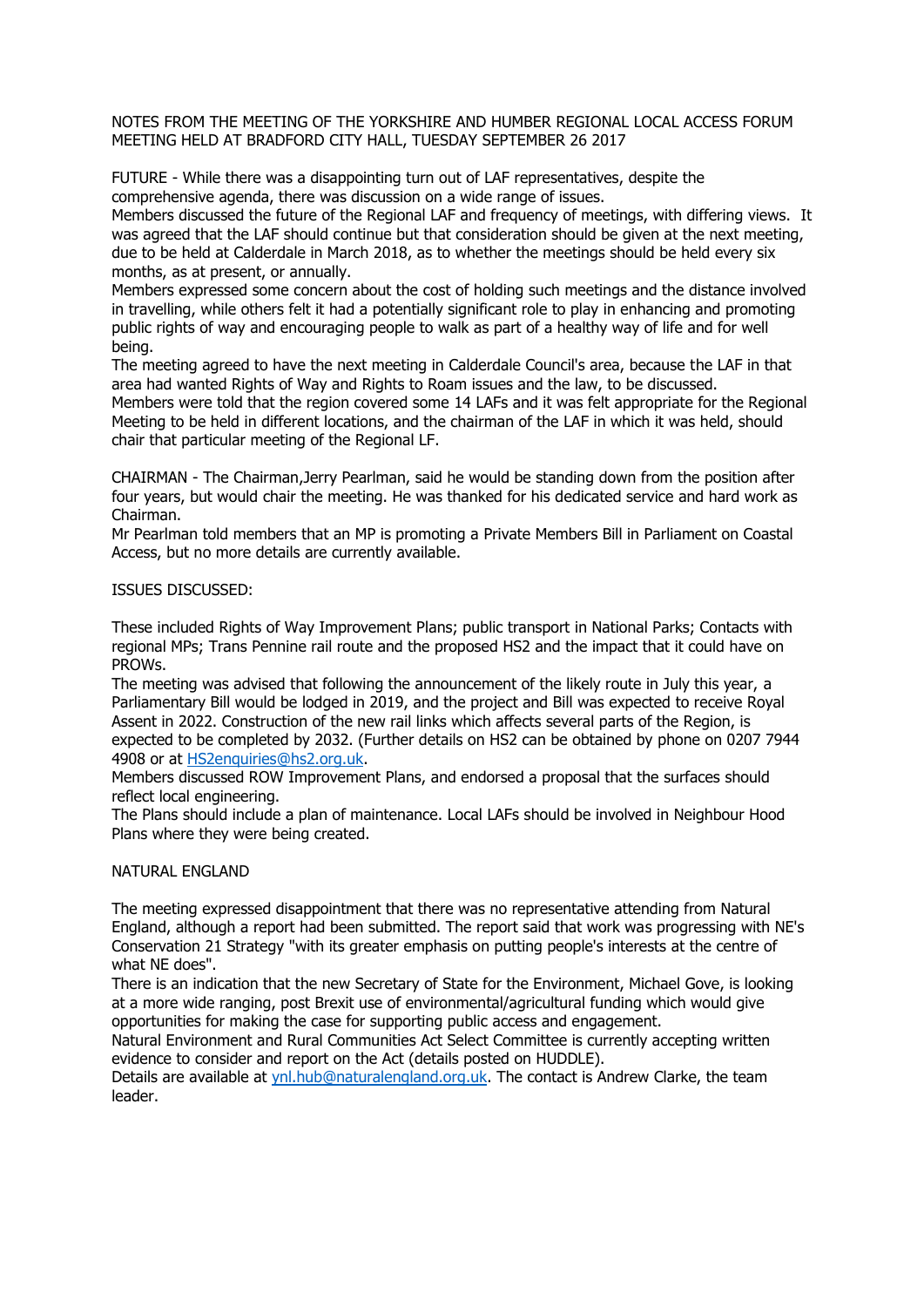#### COMMUNITY GROUPS AND FUNDING OPPORTUNITIES

Sarah Moss of Bradford Community Action, gave advice on setting up a community organisation for a wide range of projects, including community housing.

LEGAL ADVICE ON RIGHTS OF WAY AND RIGHT TO ROAM LAW AND PRACTICE

Members accepted a kind offer by Mr Pearlman to give a presentation on PROW Law at a future meeting.

DAVID JEFFELS (North Yorkshire County Councillor and Member of the Local Government Association's Board for Culture, Tourism and Sport)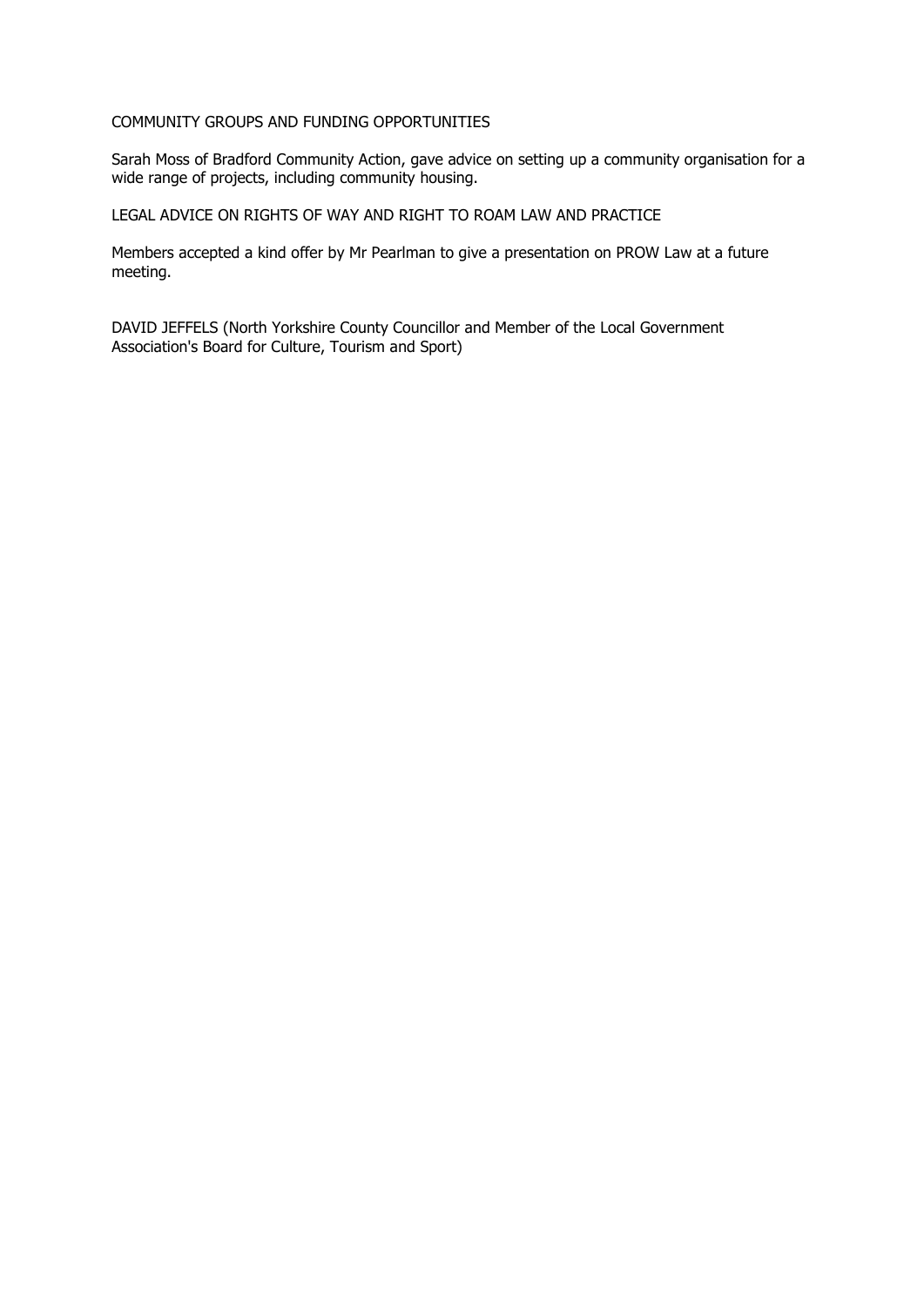National Federation of Parks and Green Spaces Supporting Grass Roots

# **Government Response to the Select Committee Report: The Future of Public Parks**



## Dear Friends

**This week the Government announced its response to the growing chorus of alarm over the under funding crisis facing the UK's public green spaces. It at last acknowledges the need for action to safeguard parks, but has not committed any additional funding so desperately required for park management and maintenance throughout the country. So, what kind of action is being mooted, and is it the start of a genuine debate over what's really needed to address the seriousness**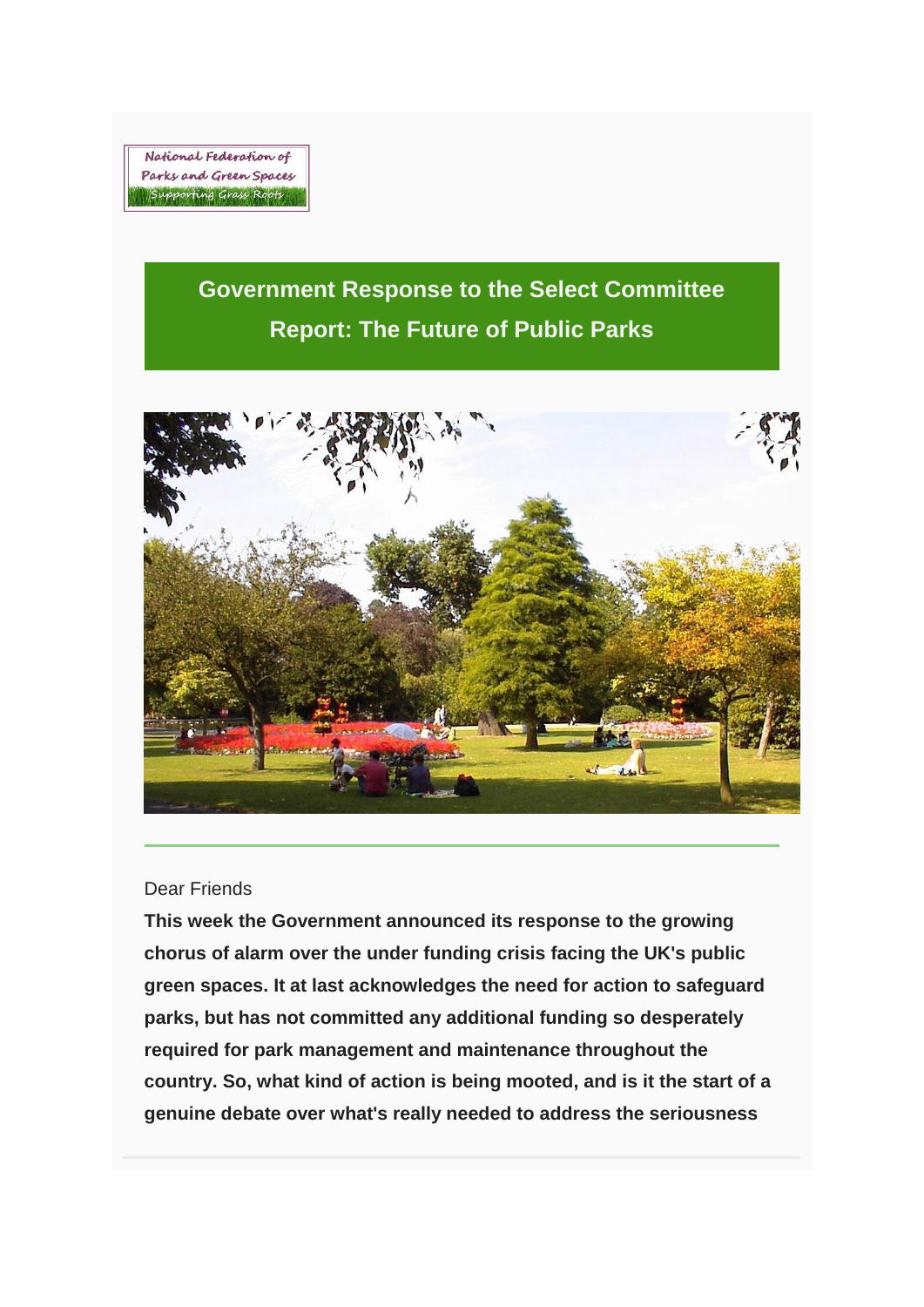## **of the deteriorating situation?**

## [To read the report, please click here.](http://natfedparks.us12.list-manage2.com/track/click?u=cf4ddd6403dff776642c637e6&id=318406639e&e=cec81c6856)

The Government has also committed to work with the green space sector. It has invited the NFPGS and 8 other key green space national organisations to form a Parks Action Group to liaise with them over a range of issues flagged up by the Select Committee of MPs in their Public Parks report in January 2017. The NFPGS will be participating to ensure the voices of the Friends Groups movement will be heard loud and clear on behalf of the UK's green spaces.

## **The Government's announcement**

On Tuesday 19th September the Minister for Parks Marcus Jones announced the Government's response to the recommendations of the MPs' Select Committee 'Future of Public Parks' National Inquiry Report published in February 2017. Basically it accepts or welcomes some, notes others, and kicks the rest into the long grass! [1]

## **The NFPGS and the Parks Action Group**



The Minister has invited the NFPGS and 8 other key greenspace sector bodies [The Parks Alliance, Heritage Lottery Fund, Groundwork, Fields In Trust, Local Govt Assoc, Association of Public Service Excellence, National Trust, and Natural England] to develop a Sectorial Parks Action Group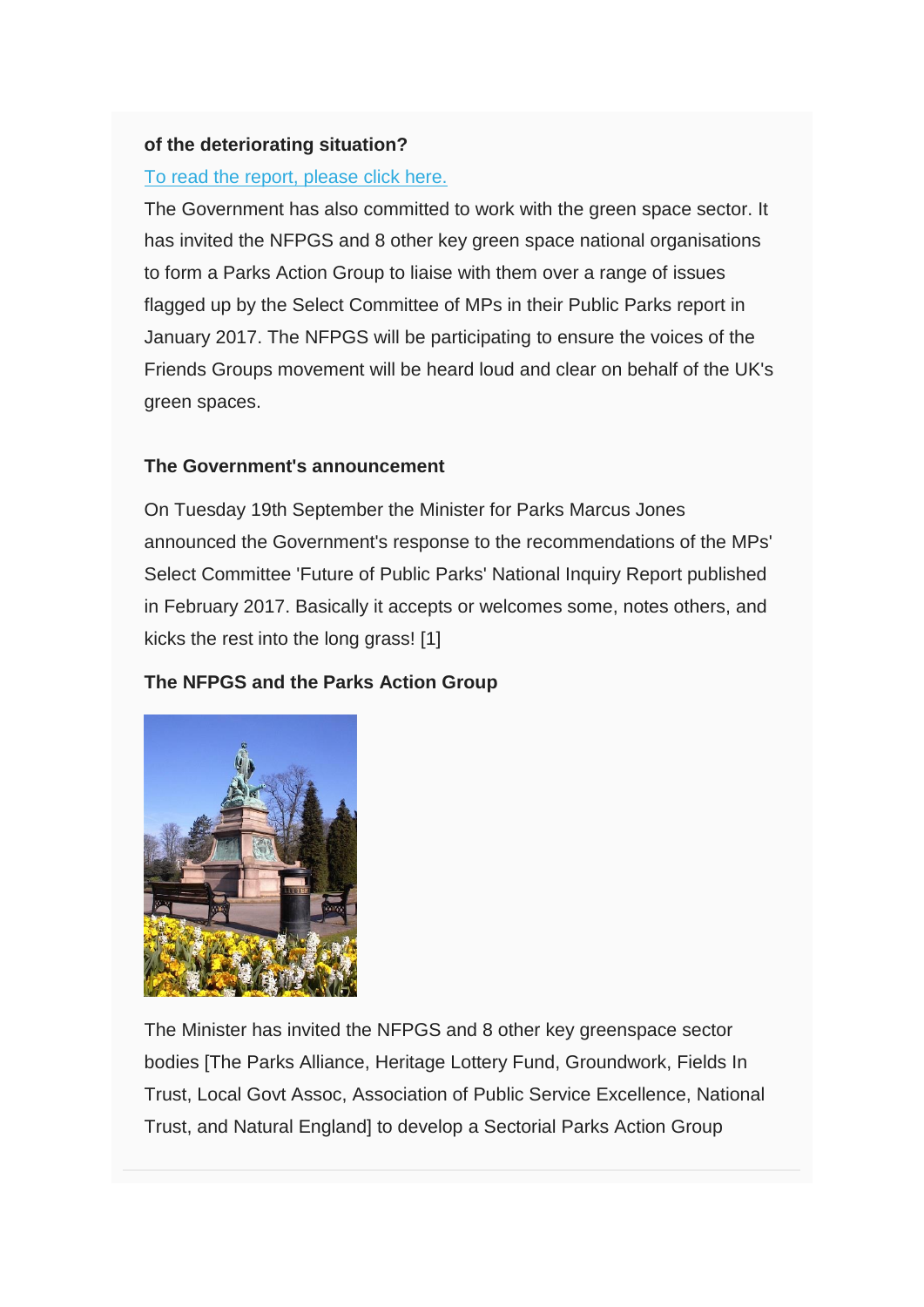(PAG) to help ensure the agreed recommendations are discussed and implemented. The Minister stated: *'We recognise the value of parks and green spaces to local communities... but we need to do more to make sure future generations are continuing to enjoy their benefits. That's why we have announced a new expert-led Parks Action Group to work closely with the sector to find the right solutions.'*

The PAG's first meeting will be chaired by the Minister. The PAG will be a *'consultative and collaborative process'*, and one with a remit to include *'skills, networking, knowledge and good practice sharing, resources and delivery models, valuing green space, data evidence and collection, and equality of access to open space.'* It will be expected to make proposals to a soon-to-be-formed cross-government group of 7 Government departments.

The NFPGS is the only community-level organisation in the PAG. This recognition is a testament to the hard work of tens of thousands of grassroots activists in local Friends Groups throughout the UK, and our growing coordination and influence at local, regional and national levels. As the umbrella organisation for what is now a dynamic movement of over 6,000 local groups, we welcome any opportunities to work in partnership with others and the Government to safeguard and improve all our public parks and green spaces. Such spaces, around 27,000 across the UK, are vital to every community and need to be properly resourced, managed and protected for current and future generations. We are determined to ensure the voices of our communities are heard loud and clear at Government level.

## **The Select Committee's Recommendations, and the Government's response**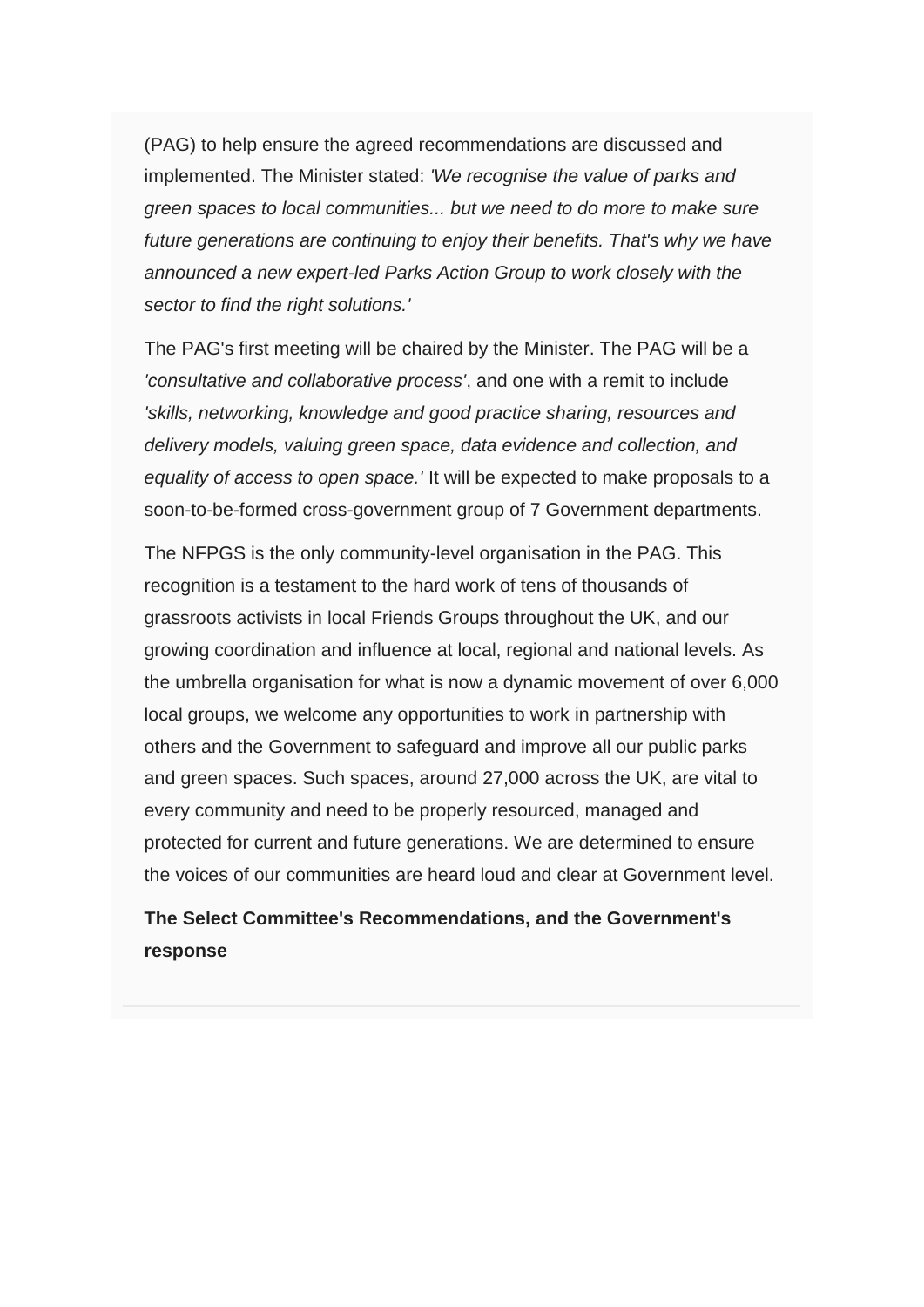

The 'Future of Public Parks' Select Committee MPs' Inquiry, which the NFPGS and others had lobbied and campaigned for, took place at the end of last year. It resulted in a shocking Report in January which demonstrated that public green spaces are essential facilities that all sections of every community treasure and depend on, but that these vital but vulnerable spaces are being plunged into crisis by savage government cuts to public services.

The NFPGS, like many other local and national bodies and 322,000 petitioners, called for the Inquiry to insist parks be made a statutory service as the previous Committee Inquiry had done in 2003 (although unfortunately not implemented). [2]

The 2017 Report quoted our views at length, and our explanation that such a duty would oblige Local Authorities to monitor local parks and ensure nationally-accepted standards (ie Green Flag award standard) - and that this would need to be backed up by adequate public funding. The Inquiry recognised this was a major proposed solution to the growing under funding crisis, but disappointingly stated: *'we believe that other mechanisms are more likely to achieve the outcomes we all want to see'.* These *'other mechanisms'* included Local Authorities nominating senior elected members and officers to be parks champions, and *'very clear guidance to Local*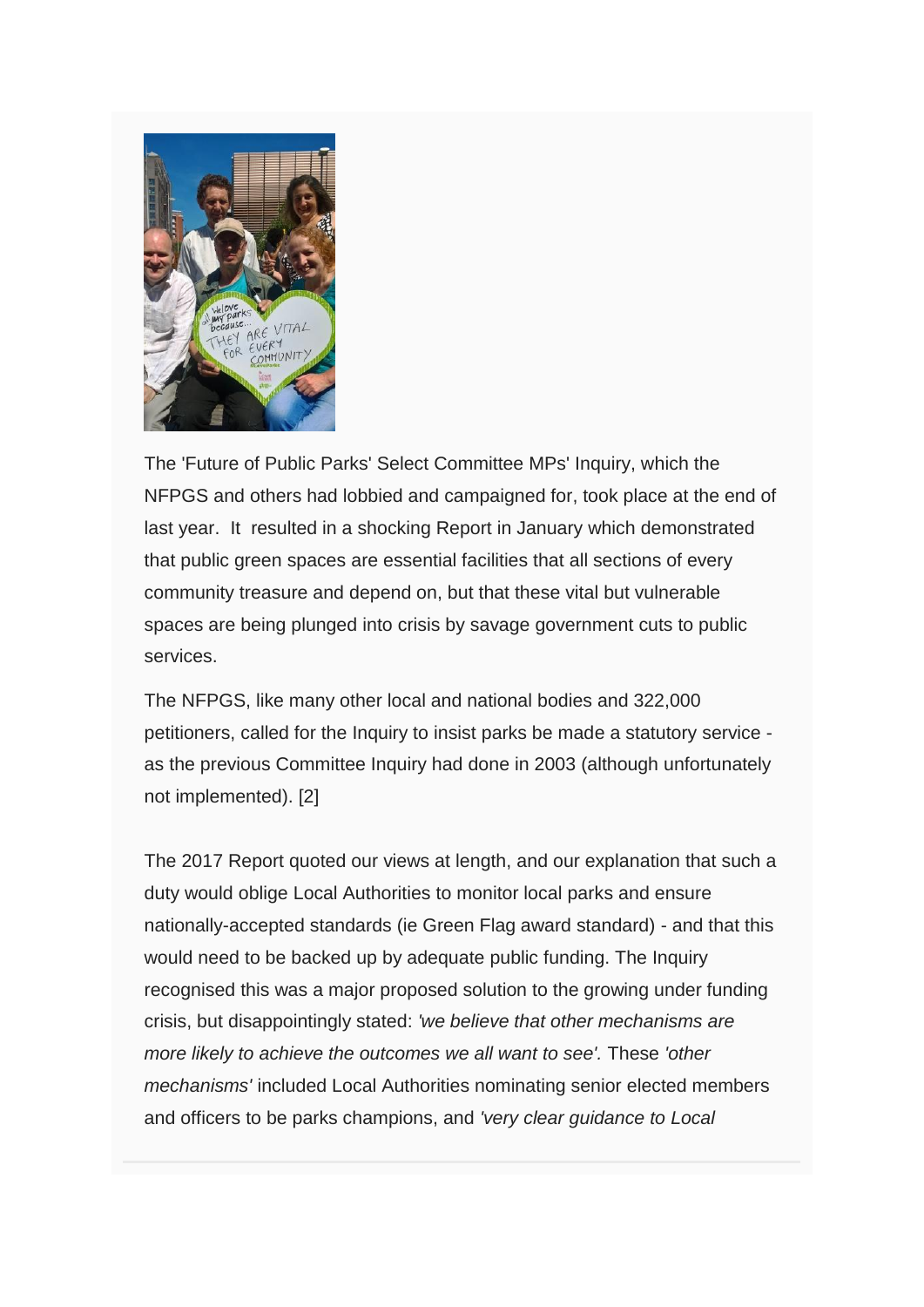*Authorities that they should work collaboratively with Health and Wellbeing Boards, and other relevant bodies where appropriate, to prepare and publish joint parks and green space strategies.... If the guidance does not prove effective in raising the profile and priority afforded to parks the Minister should consider legislating to place a statutory duty on Local Authorities'* to do this. However, without the status of being a properly-funded statutory service, we think these *'other mechanisms'* will be ineffective. The Minister's response this week is to support but unfortunately water down the above recommendation even further.

#### **Among its other responses, the Government:**

- recognised that parks should remain free for public use and stay in public ownership.
- failed to commit any of the extra funding urgently needed throughout the country to ameliorate the budget crisis. But it welcomed the Select Committee's recommendation that *'parks, and green infrastructure more widely, are properly recognised in the Government's forthcoming 25year Environment Plan.'* The Minister expected planning inpectors to reject draft Local Plans (LAs' strategic planning documents) if they *'havent appropriately assessed and planned for green infrastructure to meet health and well-being needs (alongside other functions).'* The Government said it *'is committed to be the first generation to leave the environment in a better state than we inherited it.'* No details yet on how this will be ensured regarding the funding and protection of the UK's public green space.
- will fund the PAG (£500k) and the cross-governmental group *'to support the delivery of the recommendations of the Select Committee'*, and are *'exploring opportunities for match-funding from other government departments... to deliver the best possible outcomes for the sector.'*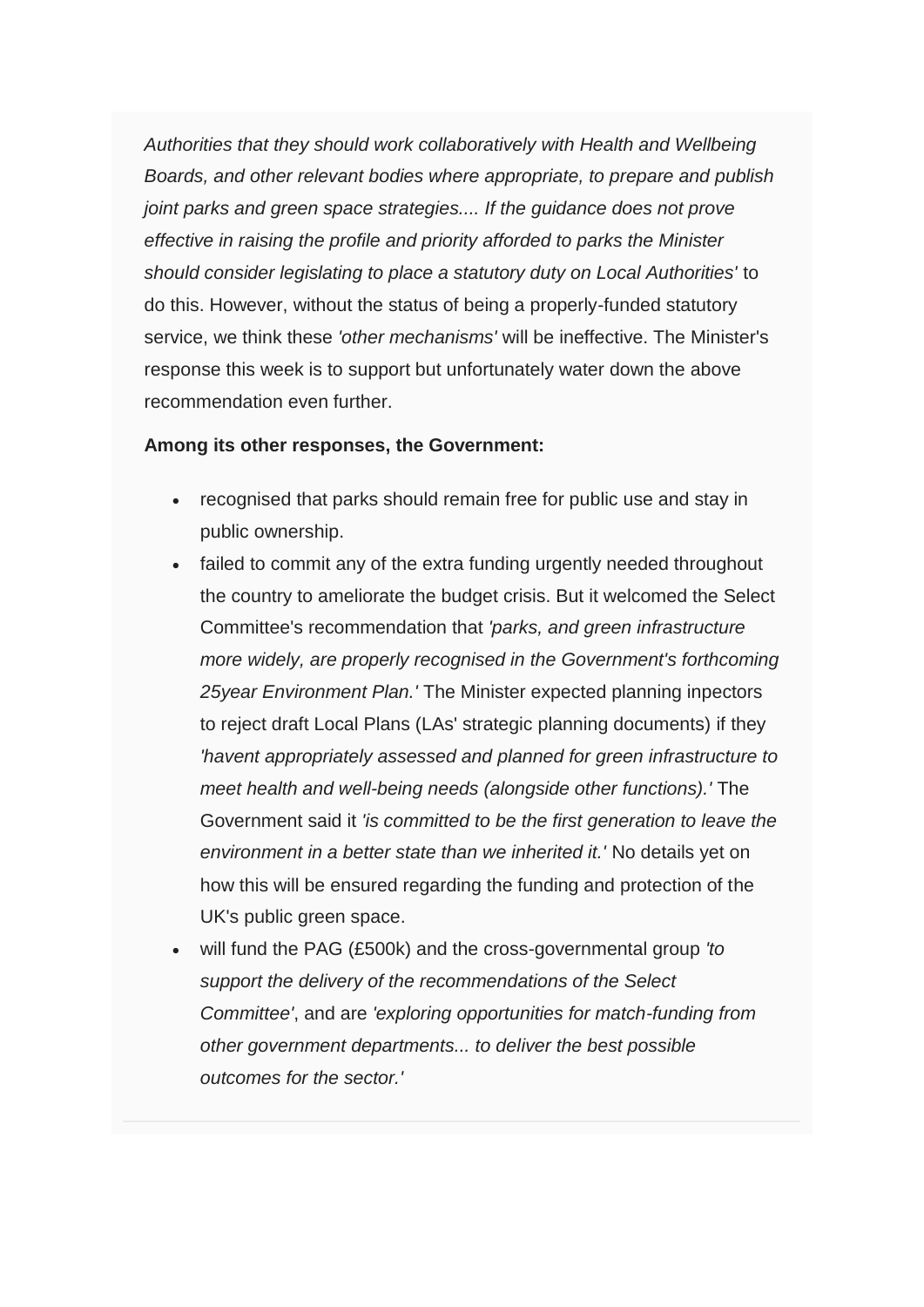- supported moves towards *'innovation', 'service transformation', 'best practice'* and *'varied and diverse models'* of management and funding. These can be used as code words for the promotion of alternatives to Local Authority direct management and Government funding responsibilities.
- welcomed the enthusiasm of volunteers and *'the range of ways in which they can contribute to their parks.'*

We note the Select Committee MPs have concluded last January that they should *'return to the issue of parks before the end of this Parliament to assess the progress which has been made.'* We don't believe the actions agreed so far will result in the greater funding levels needed, and so to reverse the ever-worsening crisis there will be no alternative but for the Government to make the management of parks a statutory service. If not, things will continue to spiral out of control until the Government takes seriously its responsibility for causing and solving the current situation.



The Select Committee MPs praised the work of

the Friends Groups movement and we welcome their calls for all to help the movement grow including a call for Local Authorities to *'encourage and support... and work with'* local Friends of Parks Forums covering every LA area - a key aim of the NFPGS. The Minister *'welcomes this recommendation.. We will explore how local authorities can work with groups such as Friends Forums, and look at what more can be done to mobilise*